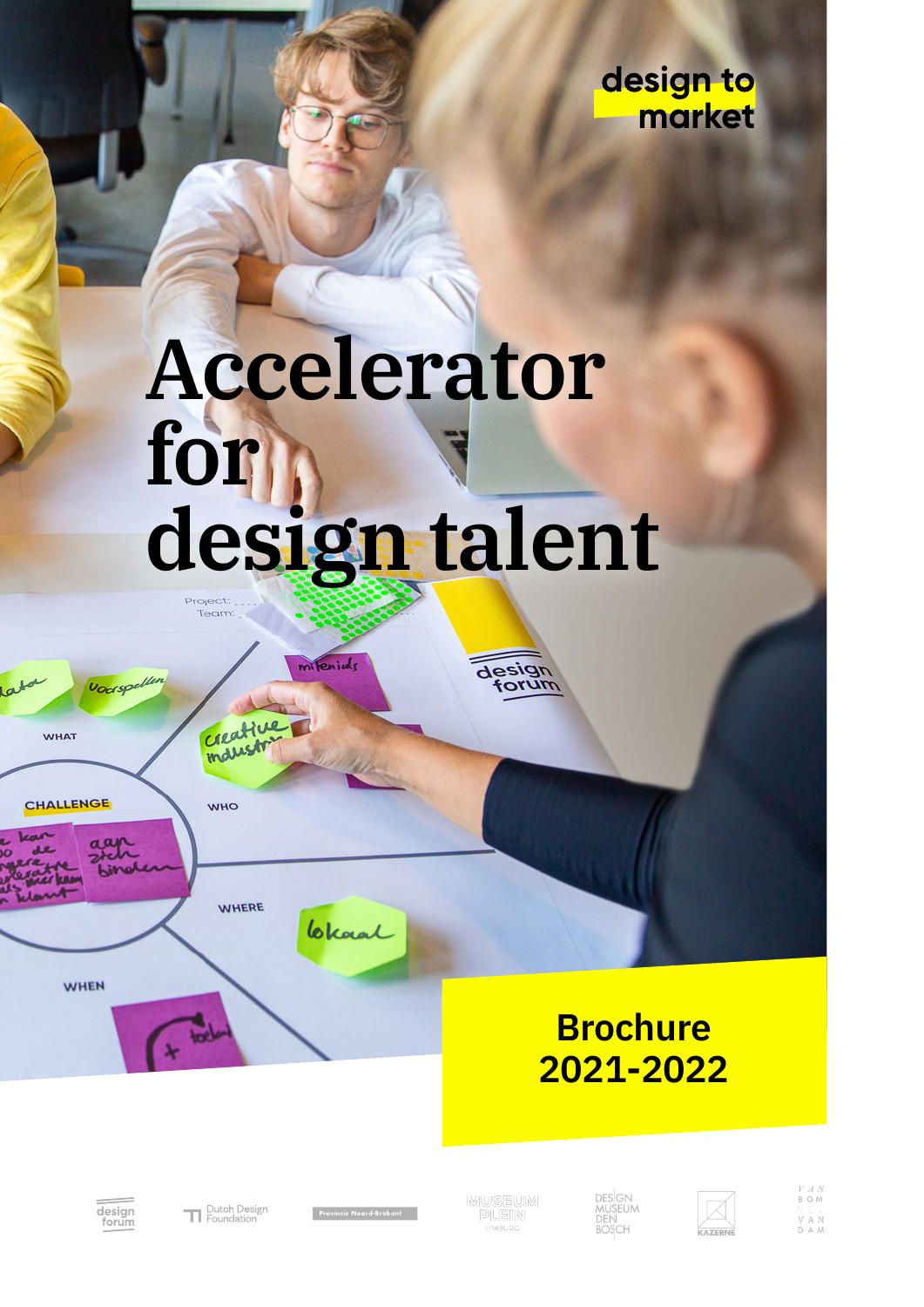## **For most "companies, there's no shortage of ideas. The difficult bit is making ideas actually happen"**

John Oswald, Global Principal of the Advisory Team at Futurice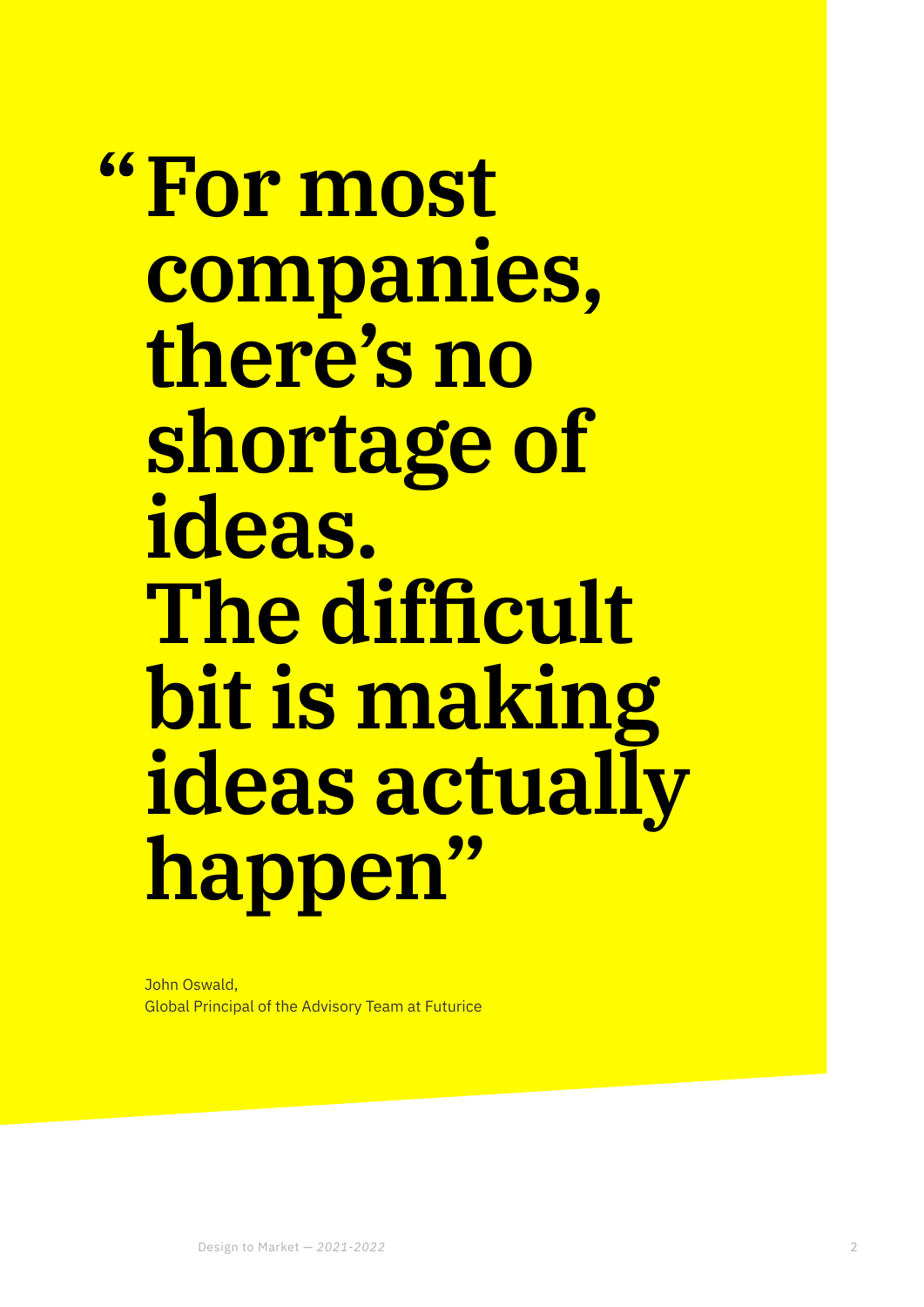### **Design to Market is an accelerator for graduated design talent (BA and MA), offered by the province of Noord-Brabant, six design institutions (see logos) and several companies In Brabant.**

With ASML as fron runner, an accelerator program has been set up to generate results and growth in an active and fertile design ecosystem. Our mission is to maximize design potential, with a focus on social relevance, innovation and entrepreneurship. Are you a designer, graduated and with sufficient experience to steer yourself in the right direction in a talent development process? Then you will find more information in this brochure. It's a bit of a read, but please take some time to carefully work through it to find out if this program is right for you.

Design to Market is officially part of the TalentHub Brabant (see [www.talenthubbrabant.nl\)](http://www.talenthubbrabant.nl).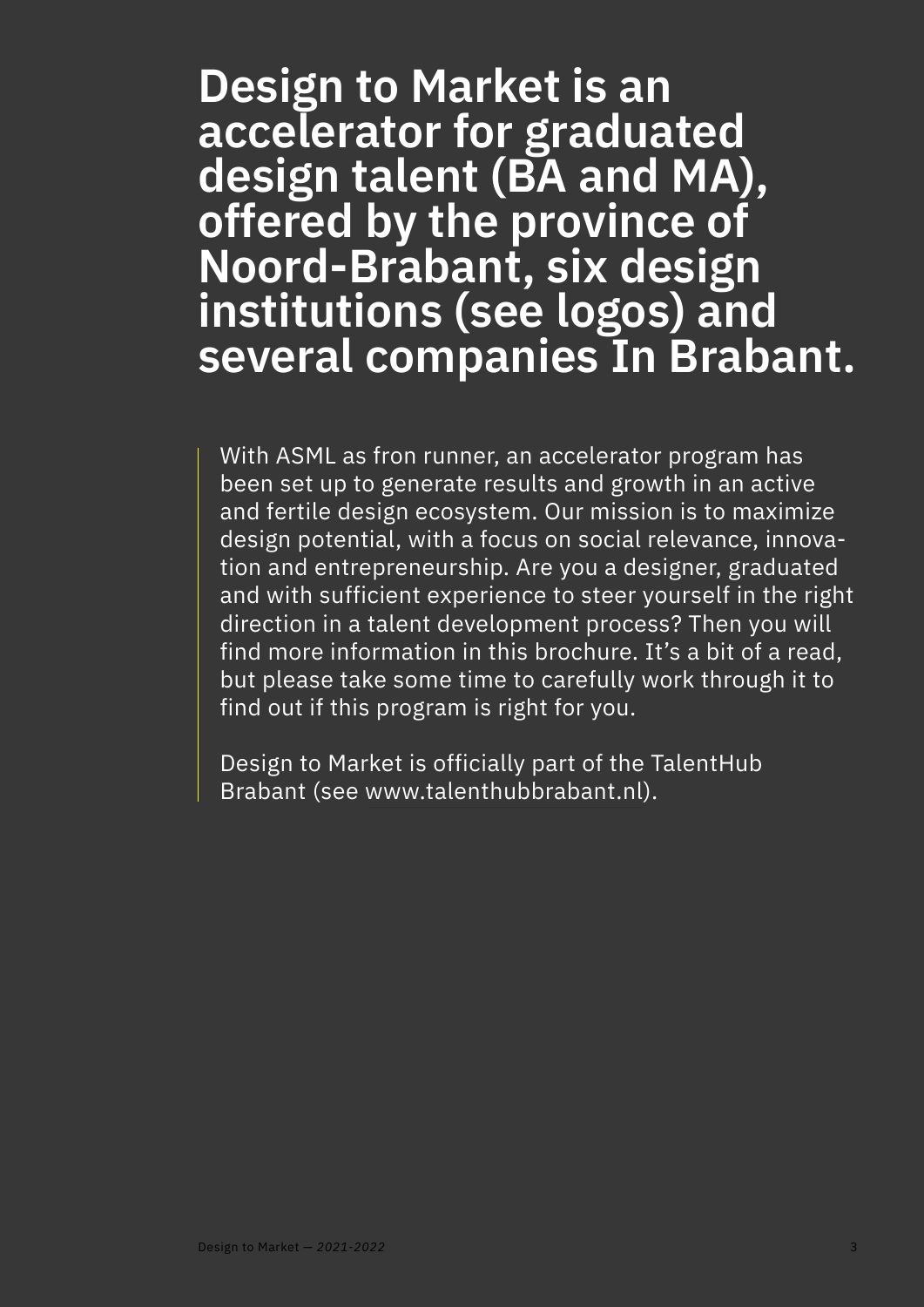### **1 What is Design to Market?**

Design to Market is a unique talent development program in the field of entrepreneurship, craftsmanship and personal leadership, because of:

- The design specialization: we focus exclusively on the development of young designers, so that they can be offered an optimally effective process
- Funding: the process is funded for selected designers by the province of NB and the vast business community. Selected designers therefore retain full ownership of their concept; they do not hand over any shares or financial contribution to Design to Market
- Support from the manufacturing industry: the strong and committed network of the manufacturing industry is built on respect for individual 'makers'. The community helps our designers think about possible technological and production-technical possibilities.
- It is an individual-based talent development program of 12-18 months, which, if successful, leads to a post BA certificate.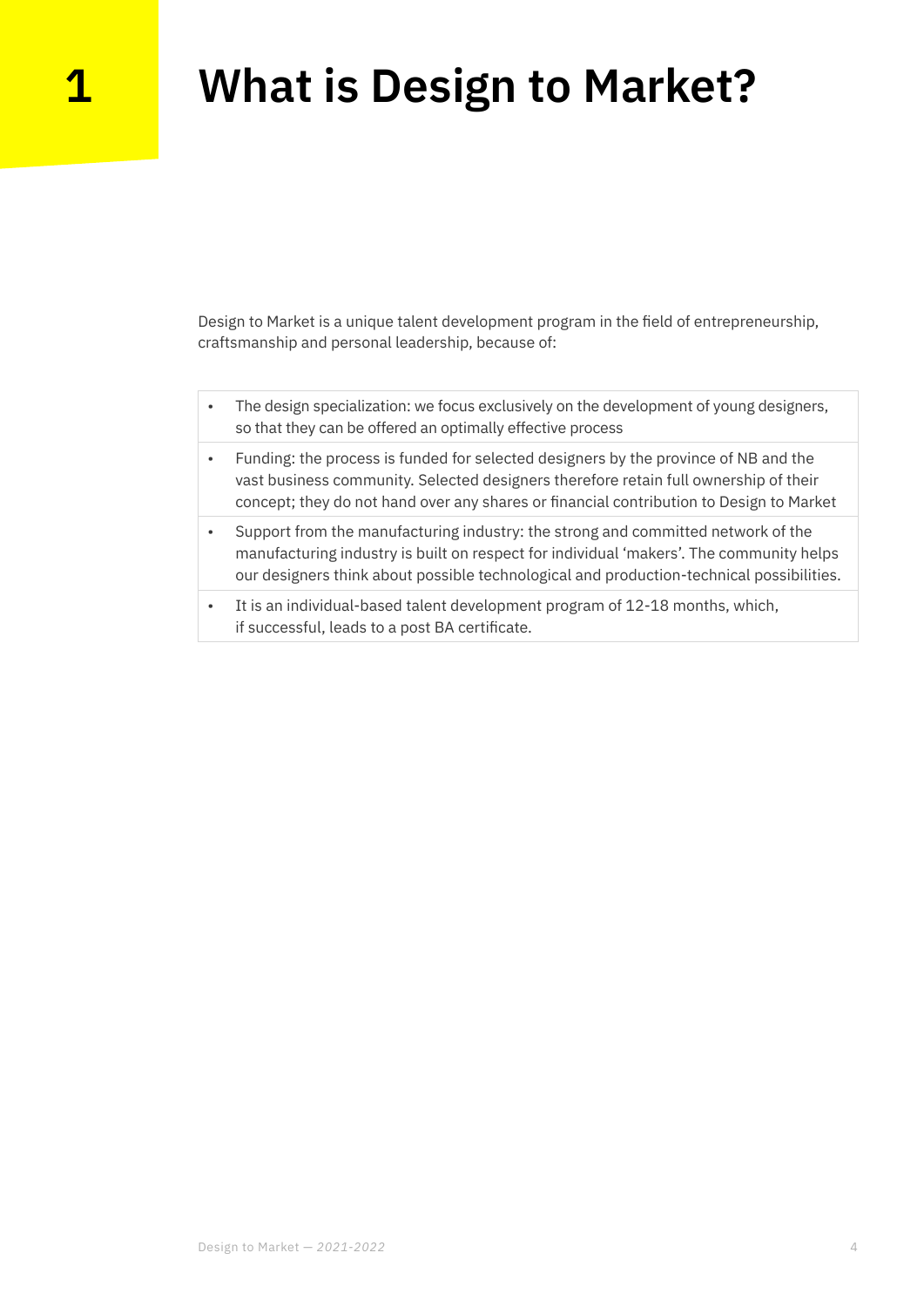### **For whom is Design to Market suitable?**

Design to Market is for the venturous, graduated designer (minimum degree BA or MA) who wants to take a serious approach to their career. Previous experience as an entrepreneur or employee is plus. It is important that you have a strong motivation and that you can demonstrate this to us. We are looking for people with high standards, that want to grow to achieve something that might be a difficult or slow process at the moment, but who remain realistic and stay within the limits of what is feasible. In addition, we ask the following:

- You are proactive, show ownership and work well with peers in a team
- You have a clear and important connection to the province of Noord-Brabant, for example because you live here, work or collaborate with clients or suppliers in the region
- You can free up one day per week, on Thursdays, to come to our training center in Eindhoven for training (1x per month a day). And you are available for weekly online sessions on Thursdays, for peer coaching, mentor discussions and to work independently on your case.
- You work on your own case that is in line with the development of your professional identity. Your case has characteristics in the field of innovation, social relevance and/ or entrepreneurial potential. Alternatively, we can match you well with a case of one of our partners.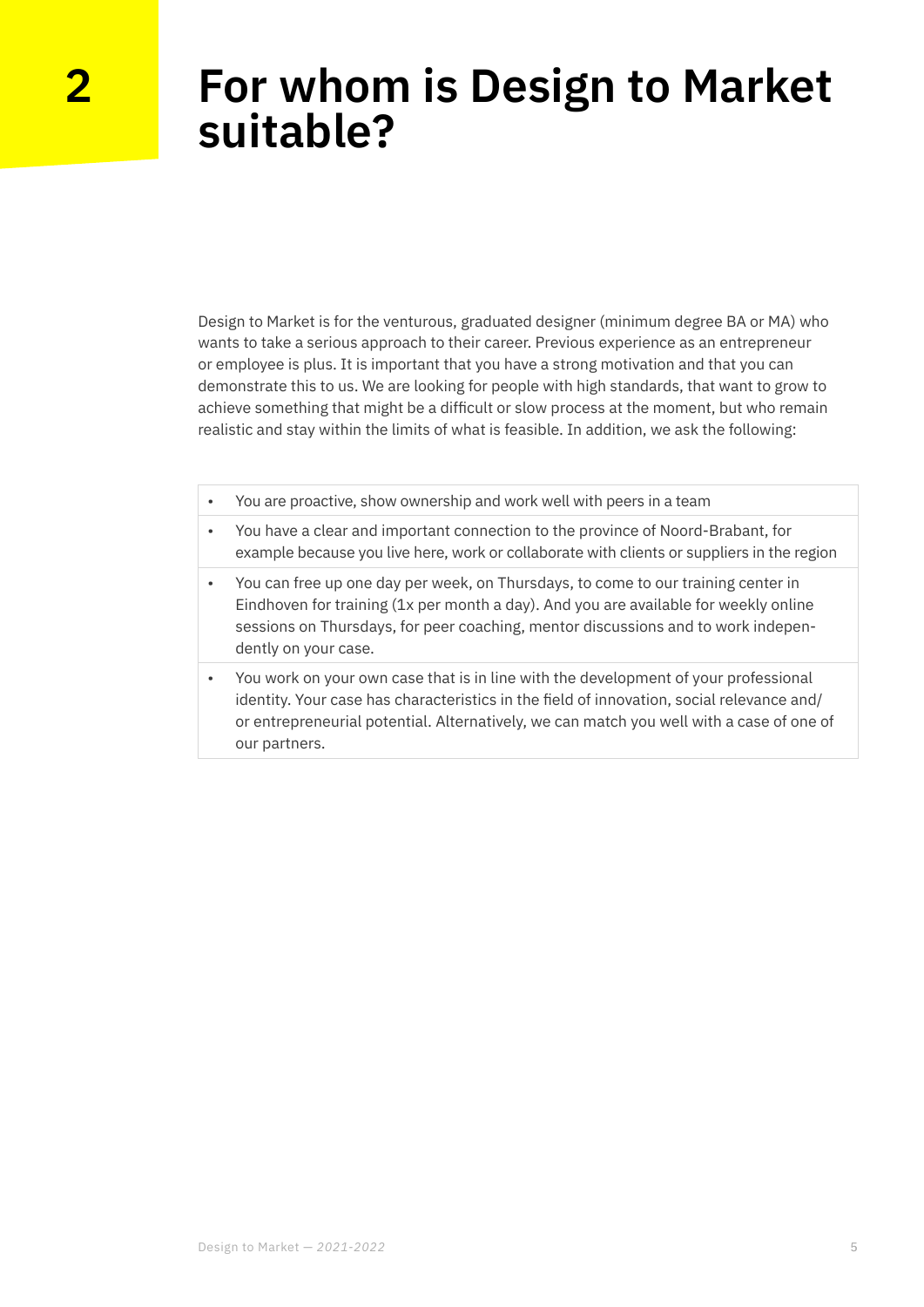### **3 What is offered?**

You will be offered the following individual-based talent development program and € 1000 personal development budget to free yourself up on the training days.

The program is divided into the three main subjects: entrepreneurship, craftsmanship and personal leadership.

#### **Entrepreneurship**

Through the Lean Startup Method you will develop insight and skills in the field of entrepreneurship. You will receive support from:

• business mentors • the Designforum Academy, a digital learning environment with easy to follow stepby-step plans • sessions with expert for questions in the field of IP, accountancy, investments, (online) revenue models, contracts • presentation training

#### **Craftsmanship**

To further develop your craftsmanship, you will work on broadening your business services. We will provide you with:

- training in Design Thinking
- training in Design Discours
- connection to an experienced designer as a sparring partner

#### **Personal Leadership**

you will develop your personal leadership skills during group training sessions. The training sessions build up over the course of this program and will ultimately lead to you (re)defining your professional identity.

| $\bullet$ | two Masterclasses: Your own leader       |
|-----------|------------------------------------------|
| $\bullet$ | two Masterclasses: The networker         |
| $\bullet$ | two Masterclasses: The team player       |
| $\bullet$ | two Masterclasses: The consultant        |
| $\bullet$ | two Masterclasses: Your professional mix |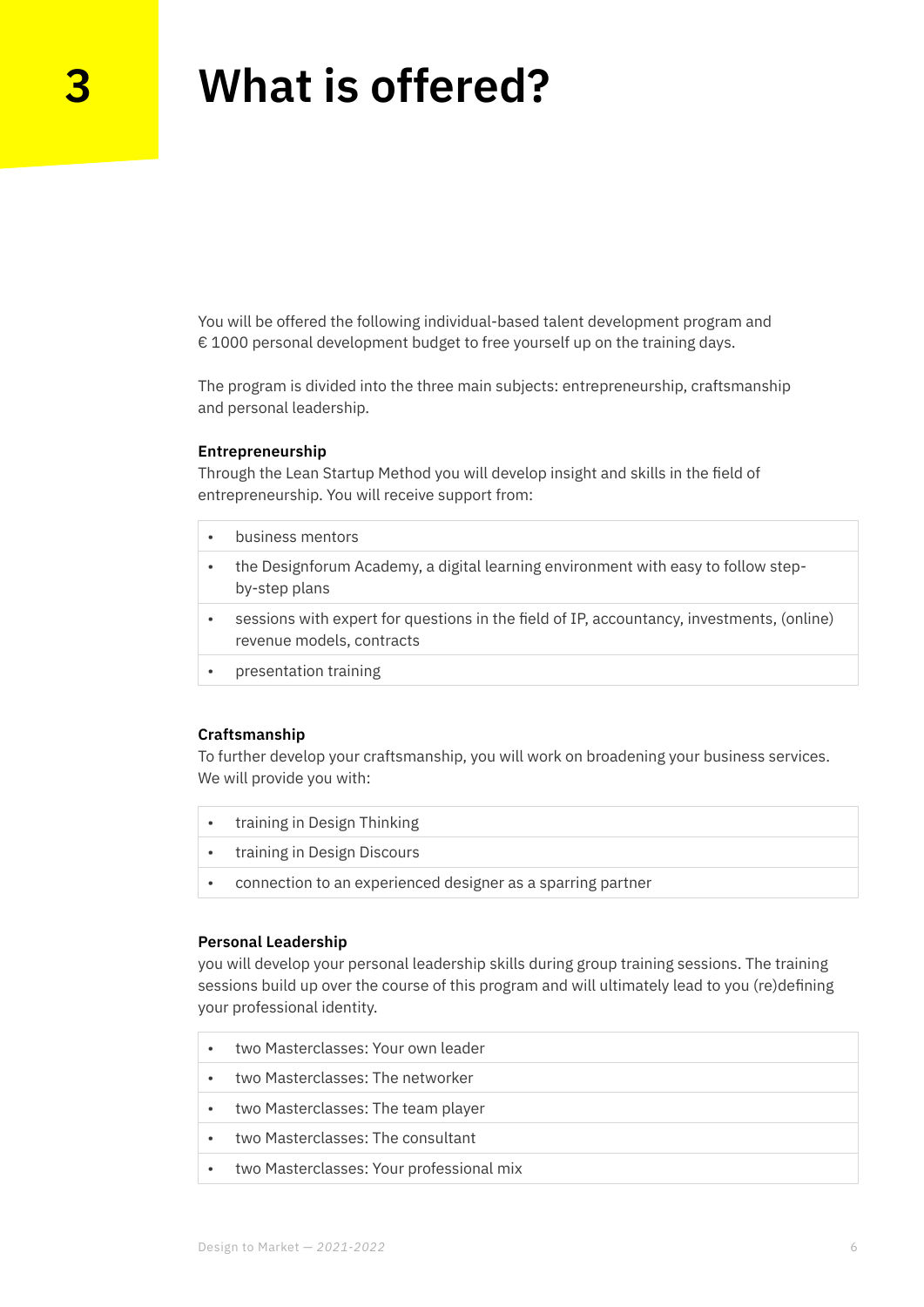### **Time investment and commitment**

The Design to Market program entails approximately 340 hours. On average, this means that you will be required to free up one day a week. It is best to view it as a time investment in yourself. This may seem like a lot, but we are looking for talents who can integrate this process into their current work and will ultimately do so more effectively. Ideally, you also win back time because you this program teaches you to determine your true goals achieve them more easily. If necessary, you will have the ability to extend the program to a duration of 18 months. The program will run from June 2021 through June 2022 (or extended to early December 2022).

Most meetings and trainings are scheduled on Thursdays. You will receive a schedule in advance containing all the dates of the meetings and trainings (live and / or online). Group training are full day sessions that takes place once every four weeks, if possible in live setting at our training center in Eindhoven. Other Thursdays are shorter sessions for peer coaching, mentor or expert conversations. These usually take place online; you can join from the comfort of your own workplace. These days also offer sufficient time and space to get to work yourself, for example to implement the work packages from the Academy.

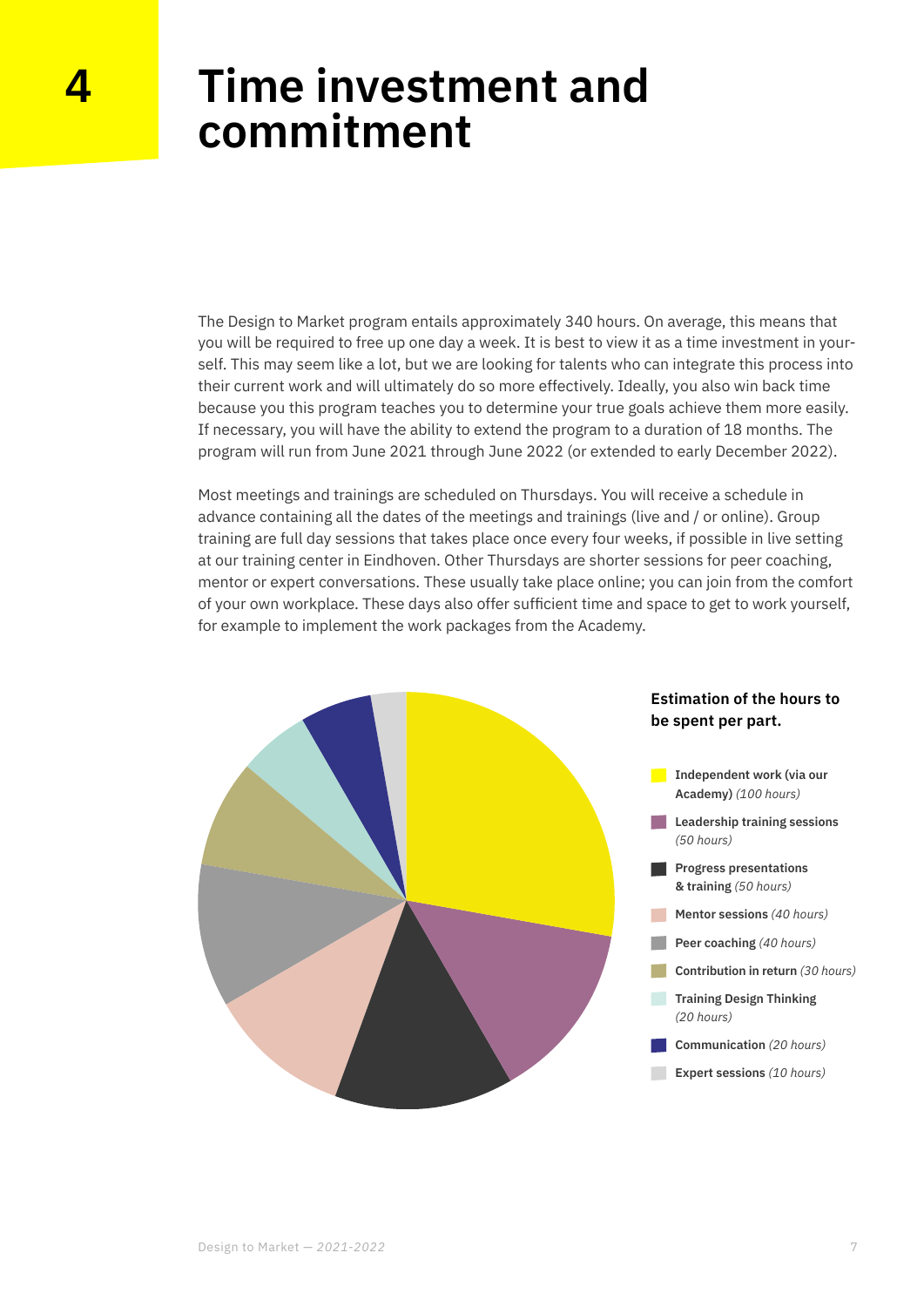Explanation of the chart (all in approximation):

#### **Independent work (via our Academy)**

Working independently with our Academy, for 100 hours. This is fully focused on your case and therefore concerns your regular work but done according to the Lean Startup Method. We have included it in the graph because this is a major part of the development of your entrepreneurship. You walk through the Lean Startup Method via the easy to follow stepby-step plan in our Academy. These steps are the basis of assignments in work packages that guide you through the process to research and develop your business case.

#### **Leadership training sessions**

50 hours are reserved for the 10 leadership training sessions. The skills developed here too are directly applicable to yourself and your case. It is important that you take time to put this to practice reflecting on your experiences. The time you need for this, as well as preparation time prior to these training sessions (homework) is not included in the graph.

#### **Progress presentations & training**

Once every quarter we schedule progress presentations on a Thursday afternoon. A week before, you will receive presentation training and an (online) rehearsals. Adding some extra time to prepare and practice your presentation yourself, and this segment will sum up to about 50 hours.

#### **Mentor sessions**

Depending on your request for help and your needs, we will link you to a suitable mentor. Our mentors are people from the professional field who are happy to share their knowledge and skills with you. The mentor sessions are mainly there to assist you in the field of entrepreneurship; they support you in the progress of your case and related work packages from our Academy.

#### **Peer coaching**

Learning from each other is very important to us, which is why peer coaching is part of the program and of the leadership training. Throughout the program, we work in different peer groups that meet online on Thursday mornings, once or twice per month.

#### **Contribution in return**

As a trade-off for you being able to participate in this program, we ask for a time-contribution of 30 hours in return. You will be working on a Design Thinking Challenge project from a partner of Design to Market. We have included these 30 hours in this graph because we believe that learning, working, and networking go hand in hand. And so, this return contribution will add value to your professional portfolio.

#### **Training Design Thinking**

In approximately 20 hours you will undergo a Design Thinking training. Here you explore the possibilities to broaden your added value as a designer and expand your business services.

#### **Communication**

Communication is an important part of the program that requires everyone's attention from the start. We will ask you to actively contribute to our communication outings for a profile on our website, posts on our socials, an interview for the newsletter, etc. You regularly provide the necessary input for this, such as images, short texts, profiles, news items and interesting posts. These activities are supervised by a communication expert. This also requires you to maintain a proactive attitude towards the necessary feedback, reflection, and evaluation during the program.

#### **Expert sessions (optional)**

You can register for this if you have specific questions. These take place a few times a year, either in live or online setting on a Thursday, usually in the afternoon.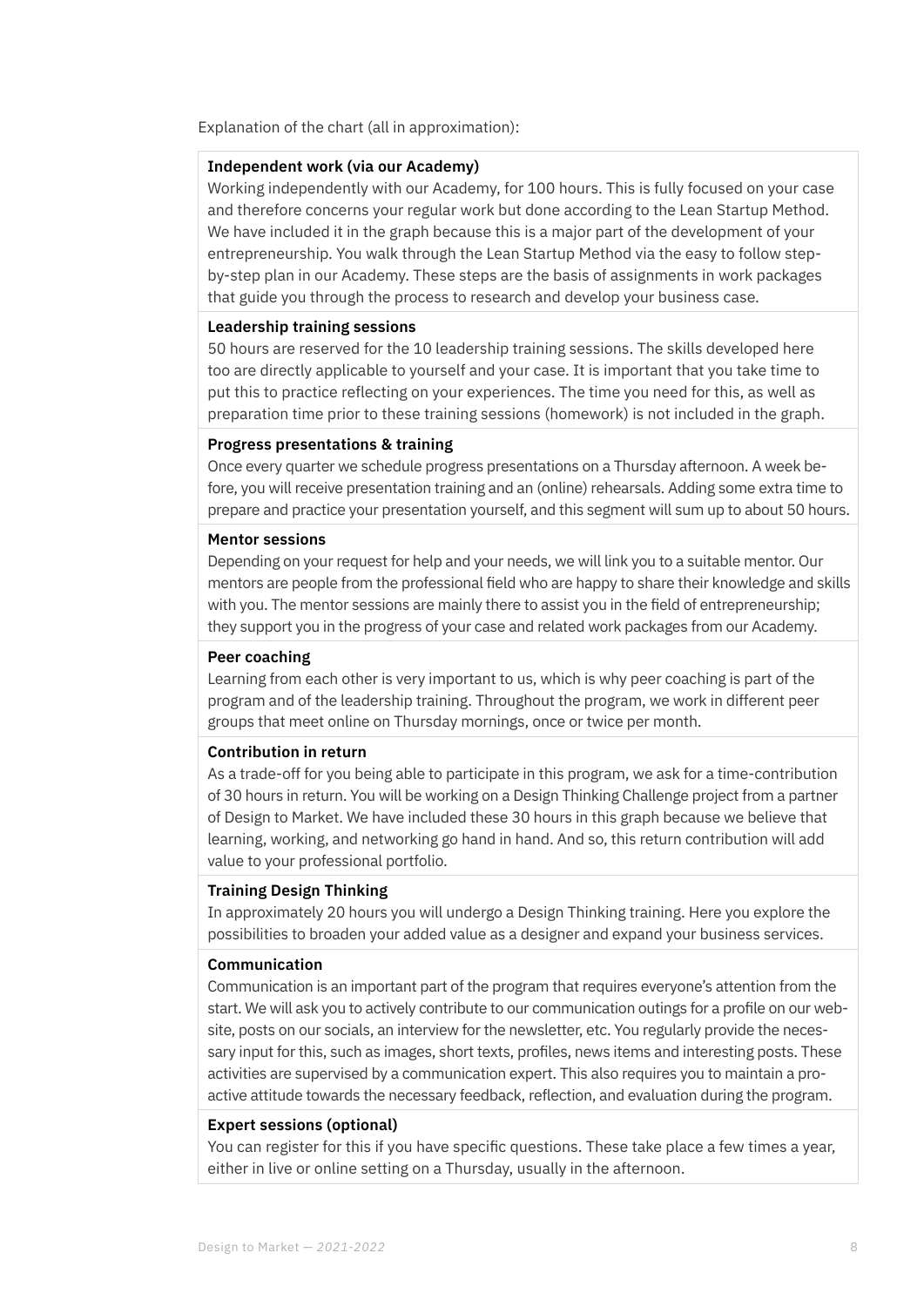### **Specific traits of Design to Market**

Design to Market has two important characteristics:

- **1. We are a Case-Based Academy**
- **2. We use a Work Breakdown Structure (WBS)**

We offer a step-by-step plan with assignments that you can apply directly to your case. Learning and working therefore go hand in hand during this program. By directly applying newly acquired skills to your professional practice, you learn all facets of the Lean Startup Methodology, your chances of success increase, and the risks decrease.

Central to the WBS are four phases in entrepreneurship that you work through at an iteratively manner. Ideally you go through one complete cycle with Design to Market. But as our program is geared towards individual-based talent development, this too is customizable. The phases are:

#### **1. QUESTING (drawing up a basic plan)**

After the intake procedure, the designers first go through a preparatory Questing phase. The aim is to arrive at a convincing business case in general terms. At the end of this phase, you are able to make good use of the network of companies and organizations.

#### **2. MATCHING (getting others interested in the plan)**

In the subsequent matching phase, you look for parties who believe in your case and who can assist you with, for example, advice or connections to a new network. This phase evolves around looking for genuine partnerships in a win-win situation, not just helpers & friends who want to be friendly. With their input you develop your case into a stable business plan.

#### **3. TESTING (legitimizing the feasibility of the plan)**

In this phase, the assumptions made in the business plan are tested one by one and adjusted where necessary until a well thought-out, reliable, and feasible business plan is formulated. You ensure that your stakeholders endorse this business plan; then the assumptions have been validated.

#### **4. LAUNCHING (presenting the results and taking the next step)**

The final phase is the Launching phase, which has a strong aim to generating more awareness and support. Launching may also include alternative forms of results, such as finding a customer, a partner, an investor, a job, a design award or related, a launch site, a wildcard into another accelerator, preorders, etc.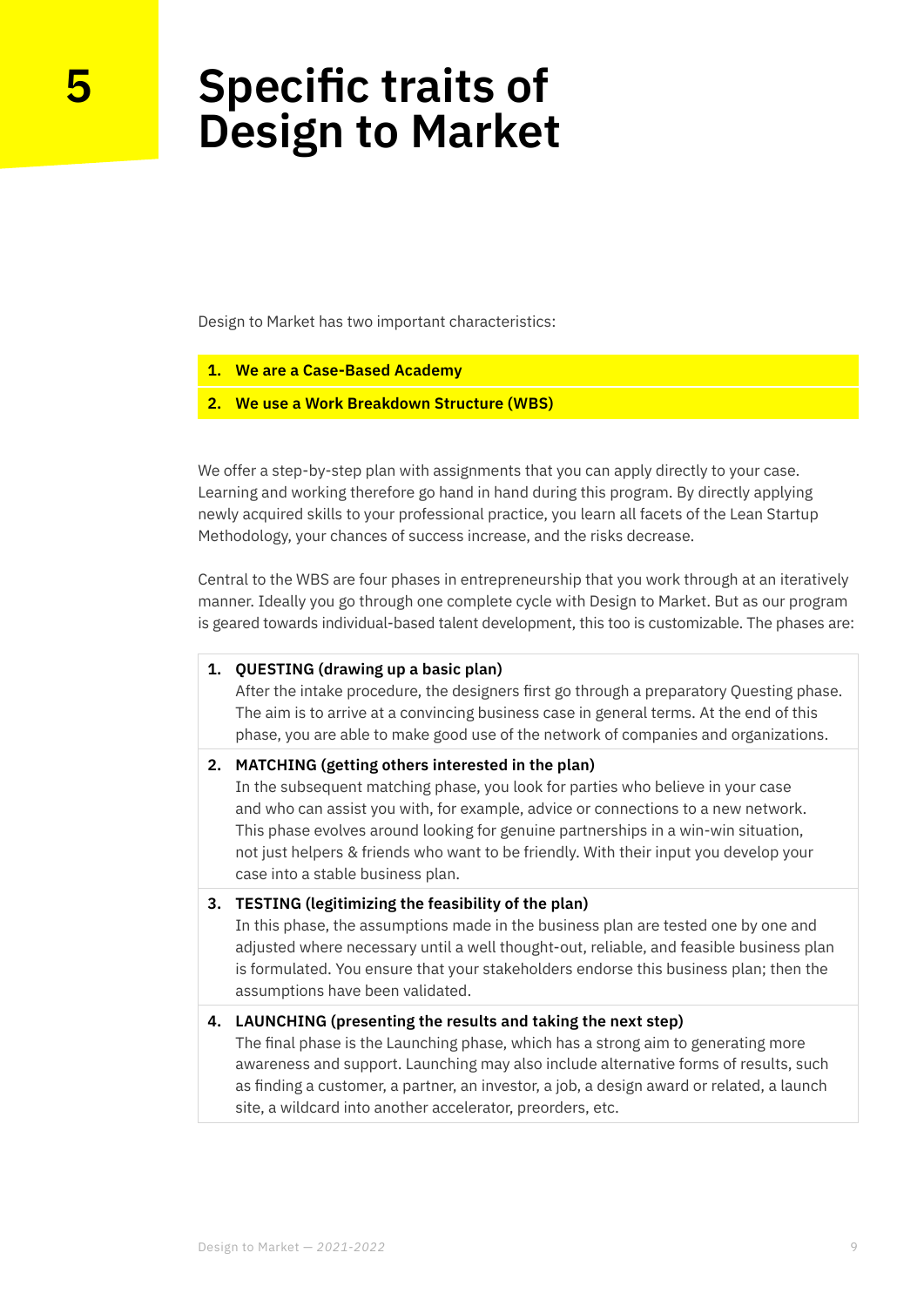### **6 De Take-Aways**

What are your take-aways at the end of this individual-based talent development program? To a large extent, you yourself are the architect of this process and you therefore determine your desired results. Strengthening your entrepreneurship, craftsmanship and personal leadership is the common denominator. This also means that you are better and more confident at professional cooperation, during presentations and negotiations. After participating in this program, your professional identity has grown and become more congruent. You can also:

- break down complex work processes into small manageable steps
- adapt your plans to your preferences and competences
- work with a result-oriented mindset
- manage pressure and stress better
- turn your business mindset on and off
- translate the design process into business development
- offer services such as Design Thinking and Design Discourse
- present yourself clearly to potential customers and cooperation partners

#### **What do we ask of the participants?**

The process is fully funded for selected designers. In return, the designer contributes 30 hours for design work and / or participation in design thinking processes for our partners. This is preceded by group training.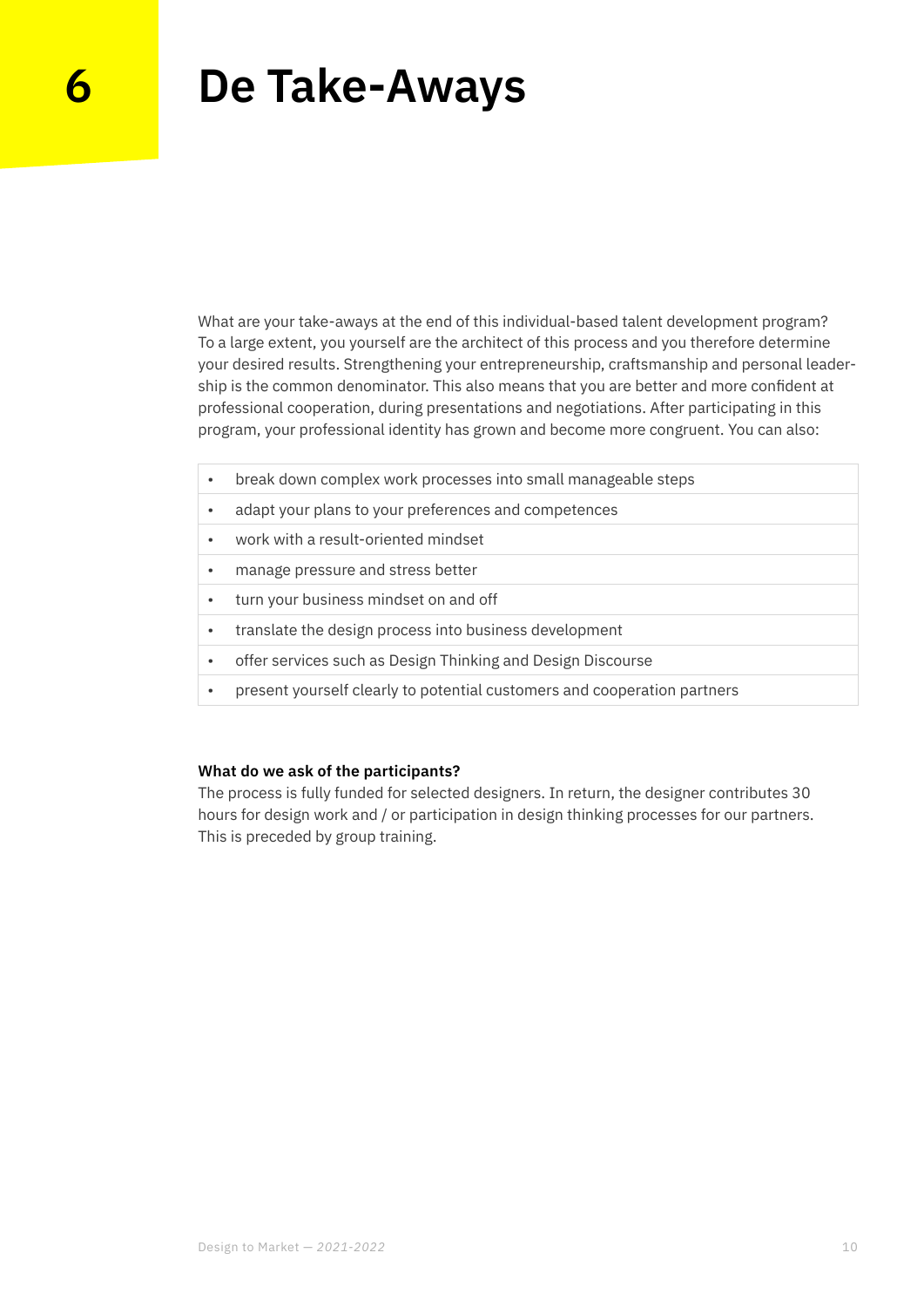### **The intake and selection procedure**

#### **Are you the designer we are looking for?**

Then you have:

**7**

- a passion for personal development
- enthusiasm and drive, and you can convey this to others
- no issues with stepping out of your comfort zone
- the ability to examine experiences fairly
- no fear of feedback to evaluate your own role
- a growth mindset….

… And you are free and able to register directly between 15 February and 15 April 2021!

#### **This procedure goes like this:**

- 1. Register on the Design to Market site and create a profile where you explain your personal characteristics, your motivation and the case you would like to work on.
- 2. Also sign up for our info meeting, which takes place online via Zoom or in the Klokgebouw in Eindhoven. Check the Design to Market website for the next available date.
- 3. The intake interview. Have you convinced us with your profile on the website? Then we would like to speak to you and you can further explain your development goals. This conversation will take place via an online video call.
- 4. The development plan. You fill in a form with your development plan and send it to [mail@designforum.nl](mailto:mail%40designforum.nl?subject=Inschrijving%20Design%20to%20Market%202021-2022)
- 5. Finally: Is there a mutual connection? Welcome on board! If we want to continue with you - and you with us - we sign a participant agreement together. In June 2021, the new batch of program participants will meet for the first time for an inspiring introduction and program-preview. After a summer break, at the end of August, we will start working head-on with training, mentors and peer coaching.

#### **[Register now!](mailto:mail%40designforum.nl?subject=Aanmelding%20Design%20to%20Market%202021-2022)**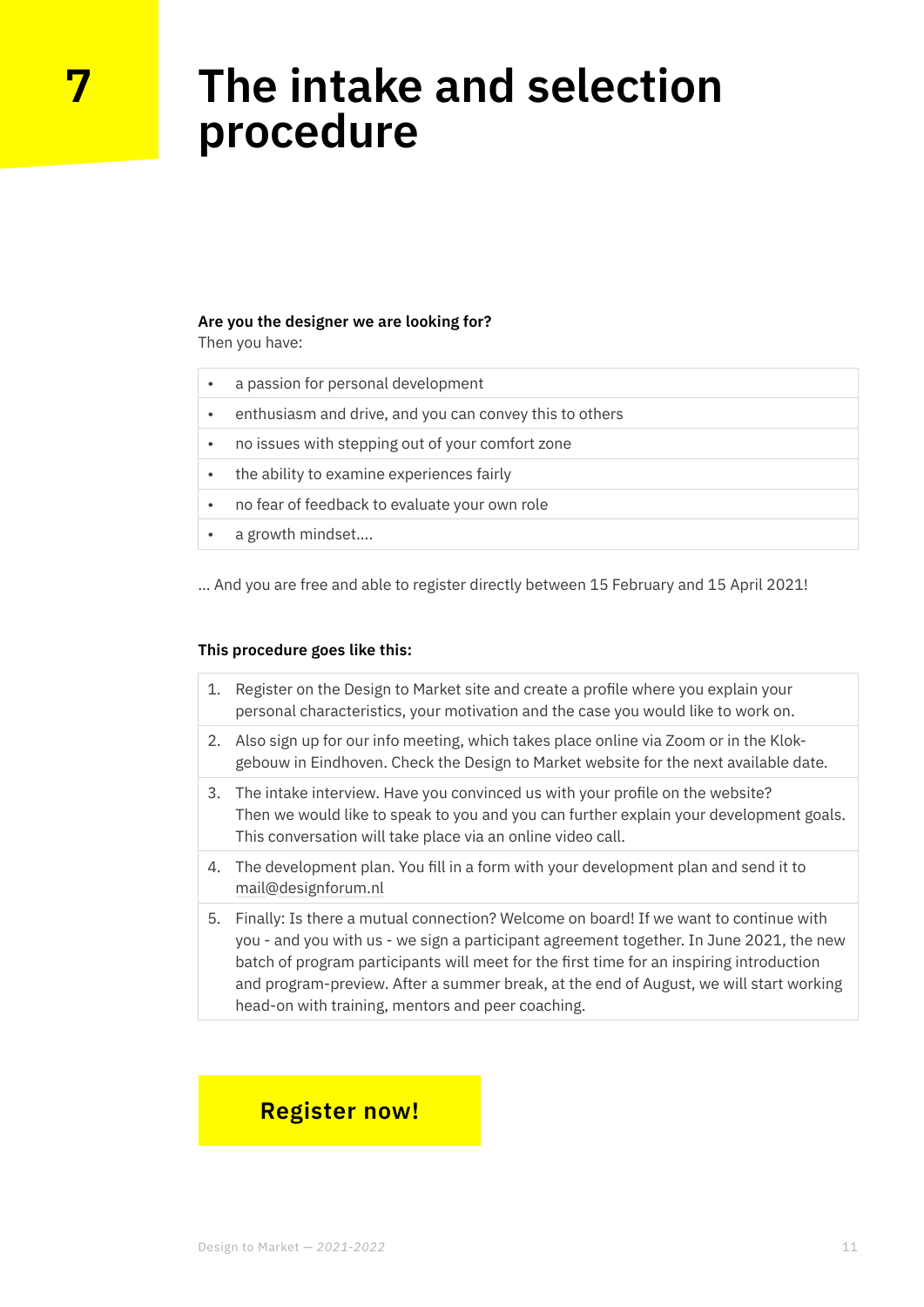### **9 Summarizing**

Design to Market is an individual-based talent development program with a post-BA certification. Depending on your wishes, the process takes 12 to 18 months; an intensive period in which you develop your case, a design concept, into a business case that represents your vision and sharpened professional identity. Mentors, trainers, and experts will support you in this. You immediately put into practice everything you learn. By investing time in this program now, you will save time in the long run, because you will be able to select realistic goals to pursue and know exactly what you need to do to achieve them.

We have started recruiting for the new batch of program participants that will start in June 2021, with projected final presentations in June 2022 or extended to December 2022. You can register for the intake procedure between 15 February and 15 April 2021. The program is fully funded for a total of 10 participants, carefully selected by the partners. Who knows you might be one of them!

Any questions? Please feel free to reach out via email: [mail@designforum.nl](mailto:mail%40designforum.nl%20?subject=Vraag%20betreffende%20Design%20to%20Market%202021-2022) 

Designforum Klokgebouw 126 5617 AB Eindhoven